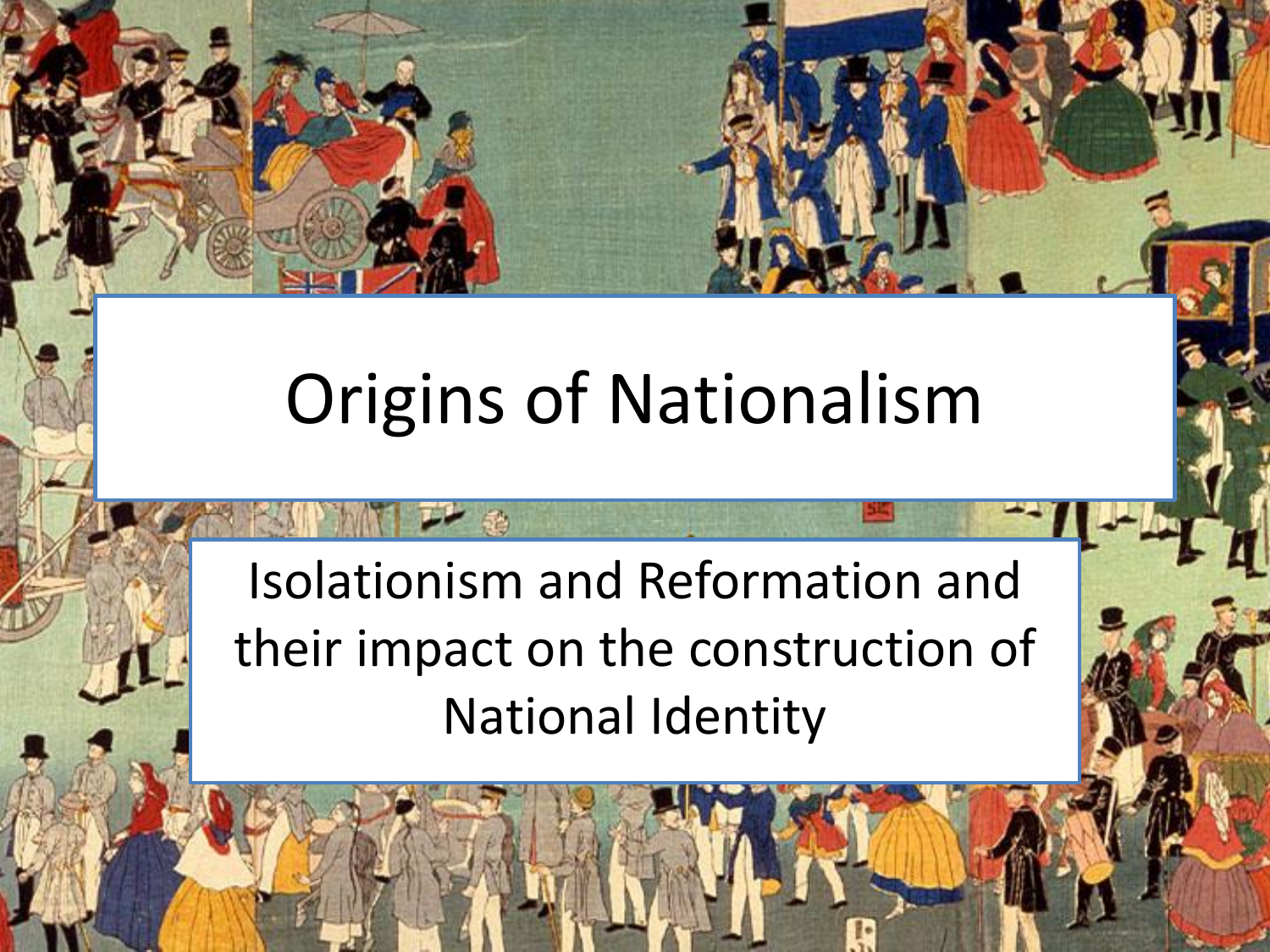## Nationalism Defined

Nationalism was the most successful political force of the 19th century. It emerged from two main sources: the Romantic exaltation of "feeling" and "identity" and the Liberal requirement that a legitimate state be based on a "people" rather than, for example, a dynasty, God, or imperial domination. (Fordham University)

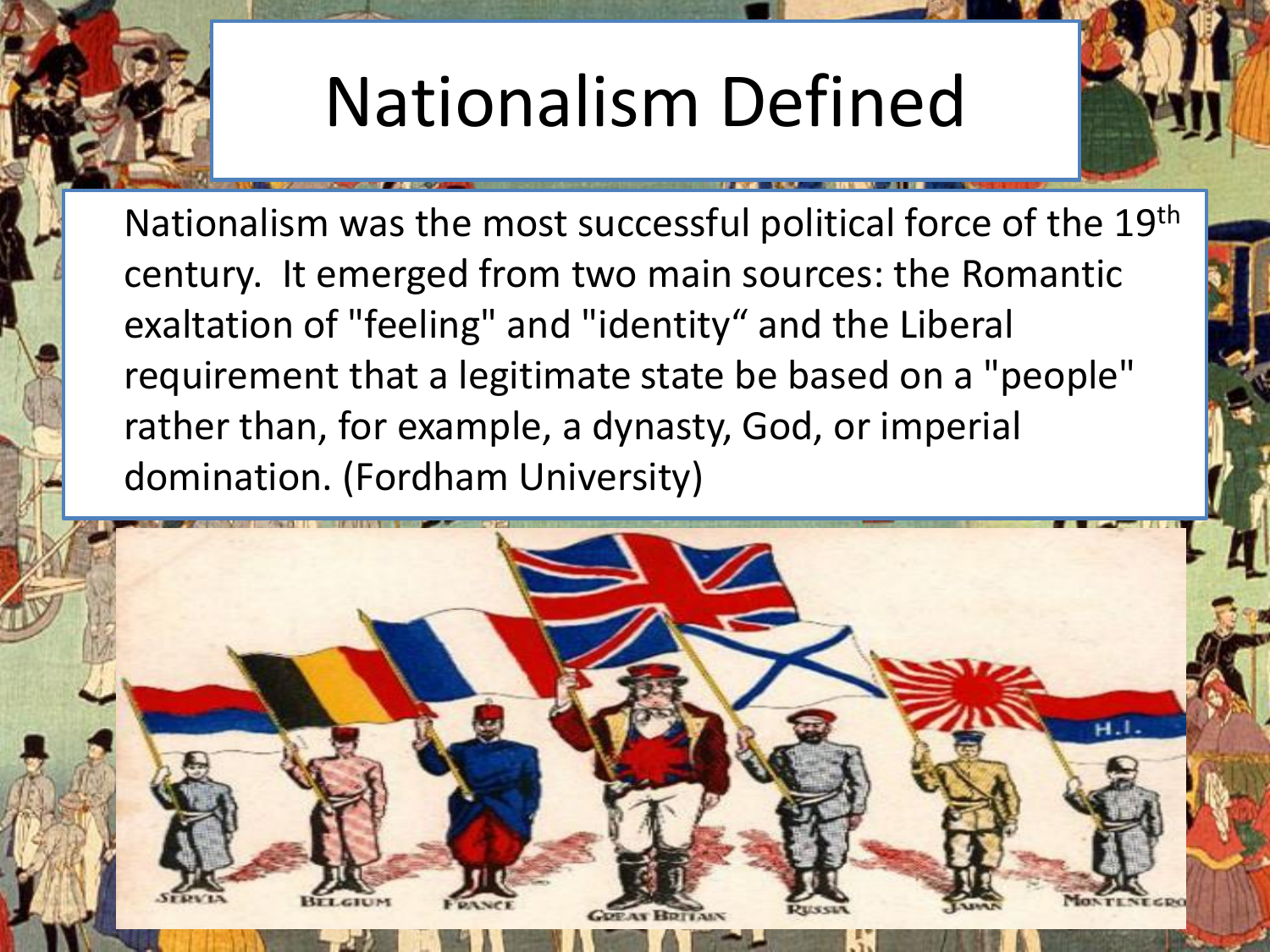#### Origins of Nationalism: Asiatic Isolationism

- With perfection of new technologies like the compass and caravels sea travel expanded in the late 14<sup>th</sup>, and early 15<sup>th</sup> centuries
	- Many cultures had to make the decision on whether to trade, or shut themselves off



THE CARAVEL.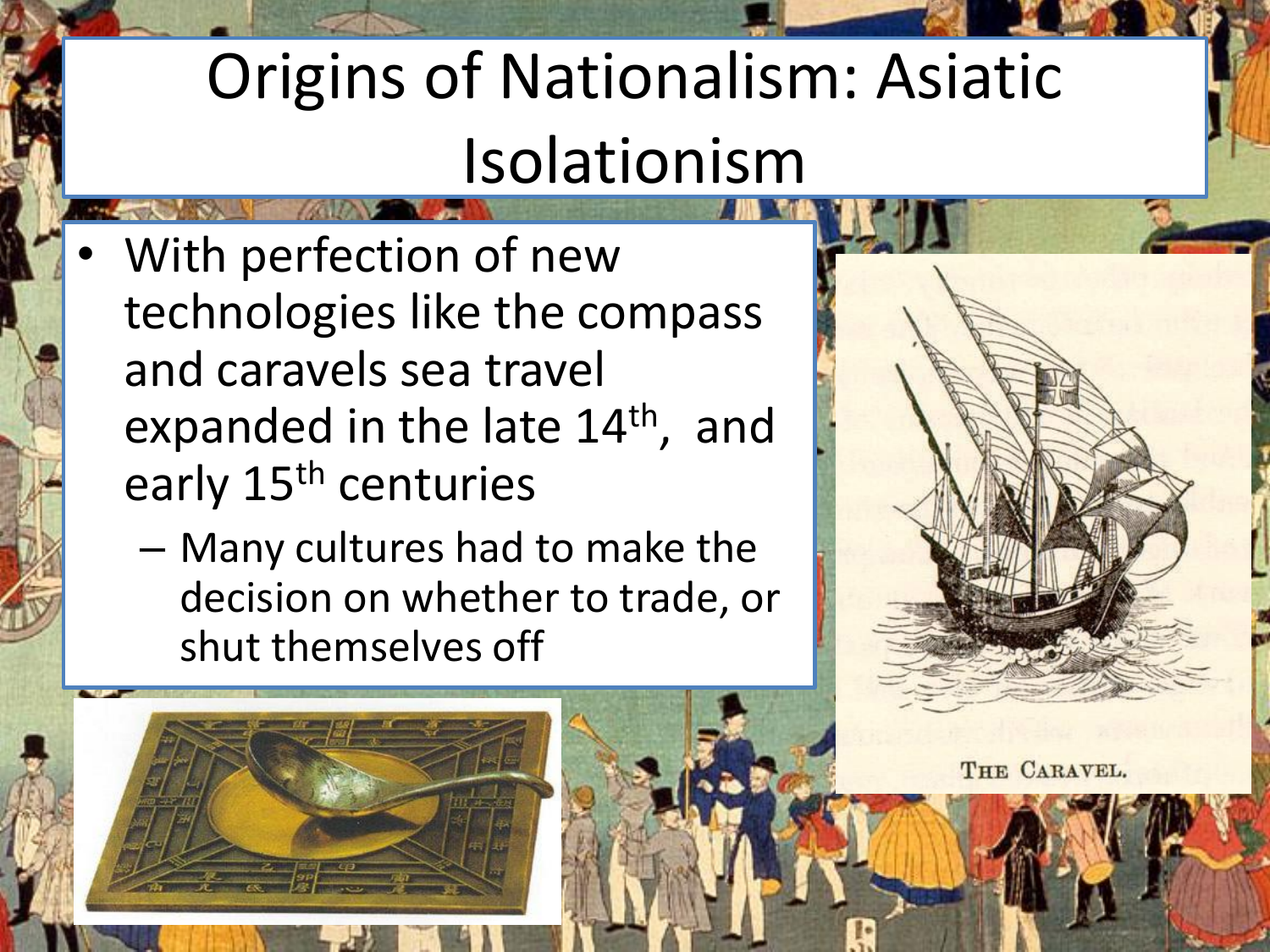# Critical Thinking Question

What are the benefits and disadvantages of isolating yourself as a culture from outside sources?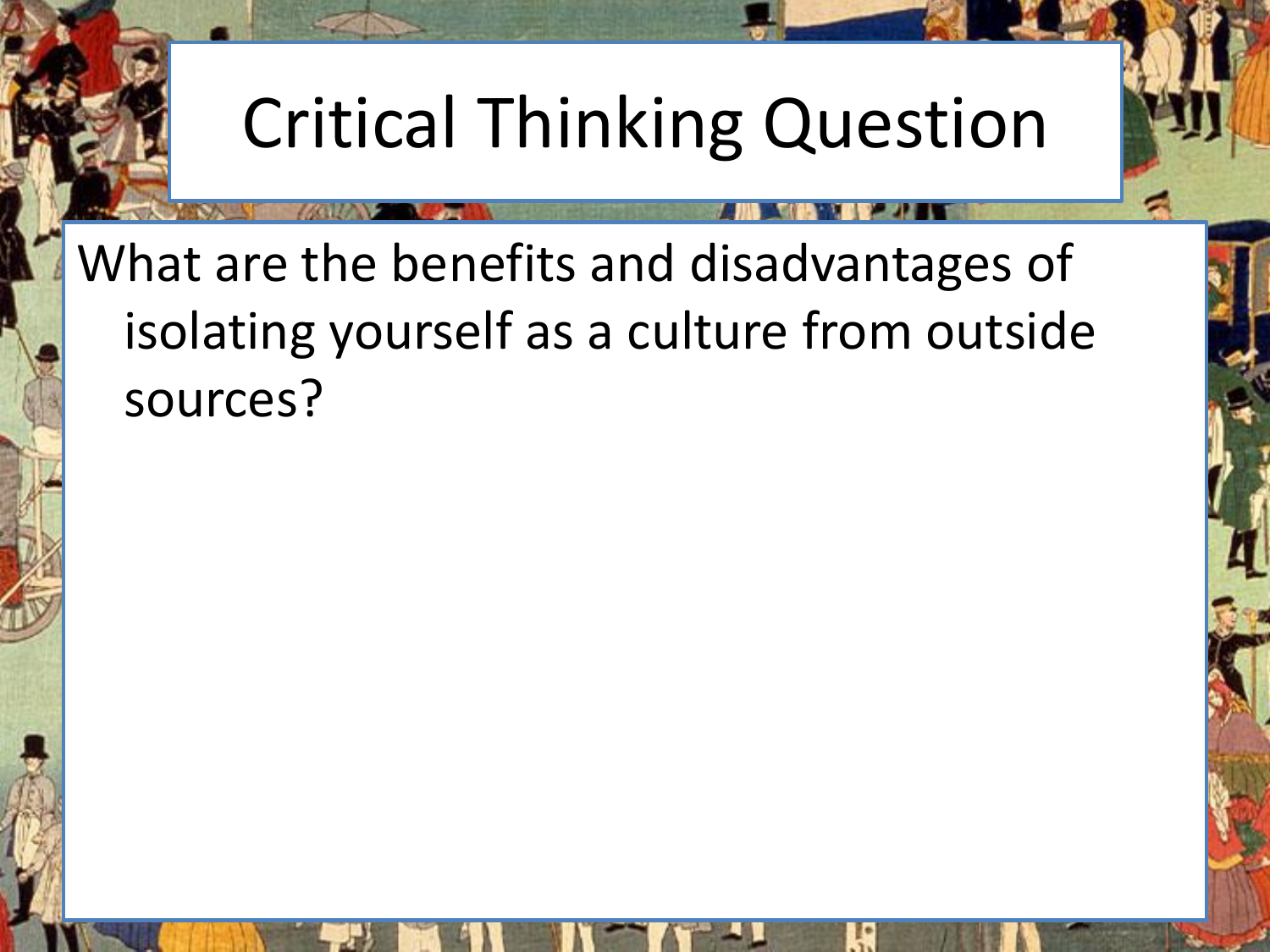# Case Study: Ming China

- Most powerful empire in the world in 15<sup>th</sup> Century
- Sent out expeditions in early 1400s to gain interest in China
	- Expeditions stopped in 1433
	- Thought China was perfect
		- Wanted to prevent diluting of Chinese Culture

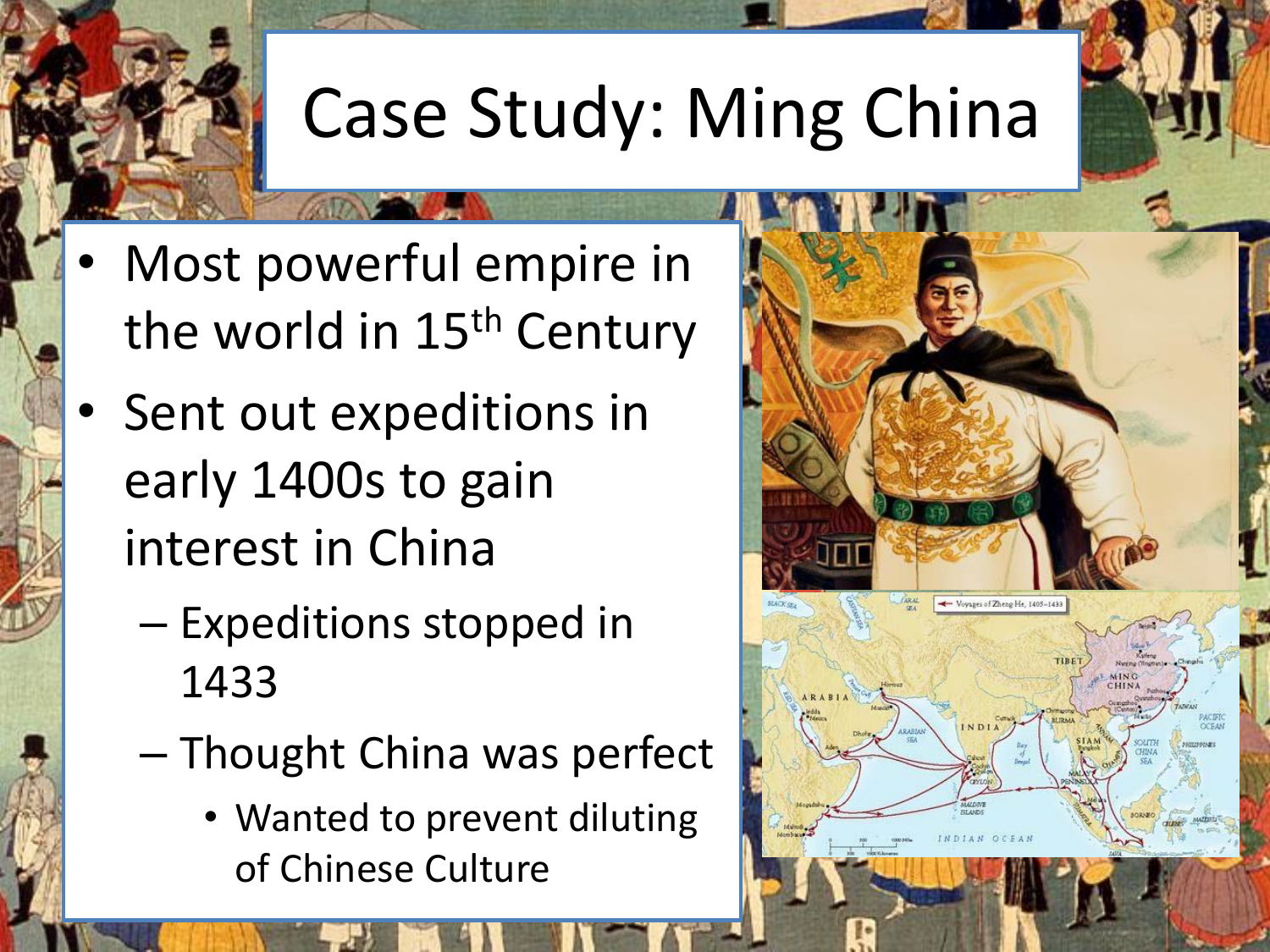## Case Study: Korea

- After multiple invasions by the Mongols, Chinese, and Japanese the Koreans decided to shut themselves off from other cultures
	- Nicknamed the "Hermit Kingdom
	- To prevent future invasion
		- Protected by navy

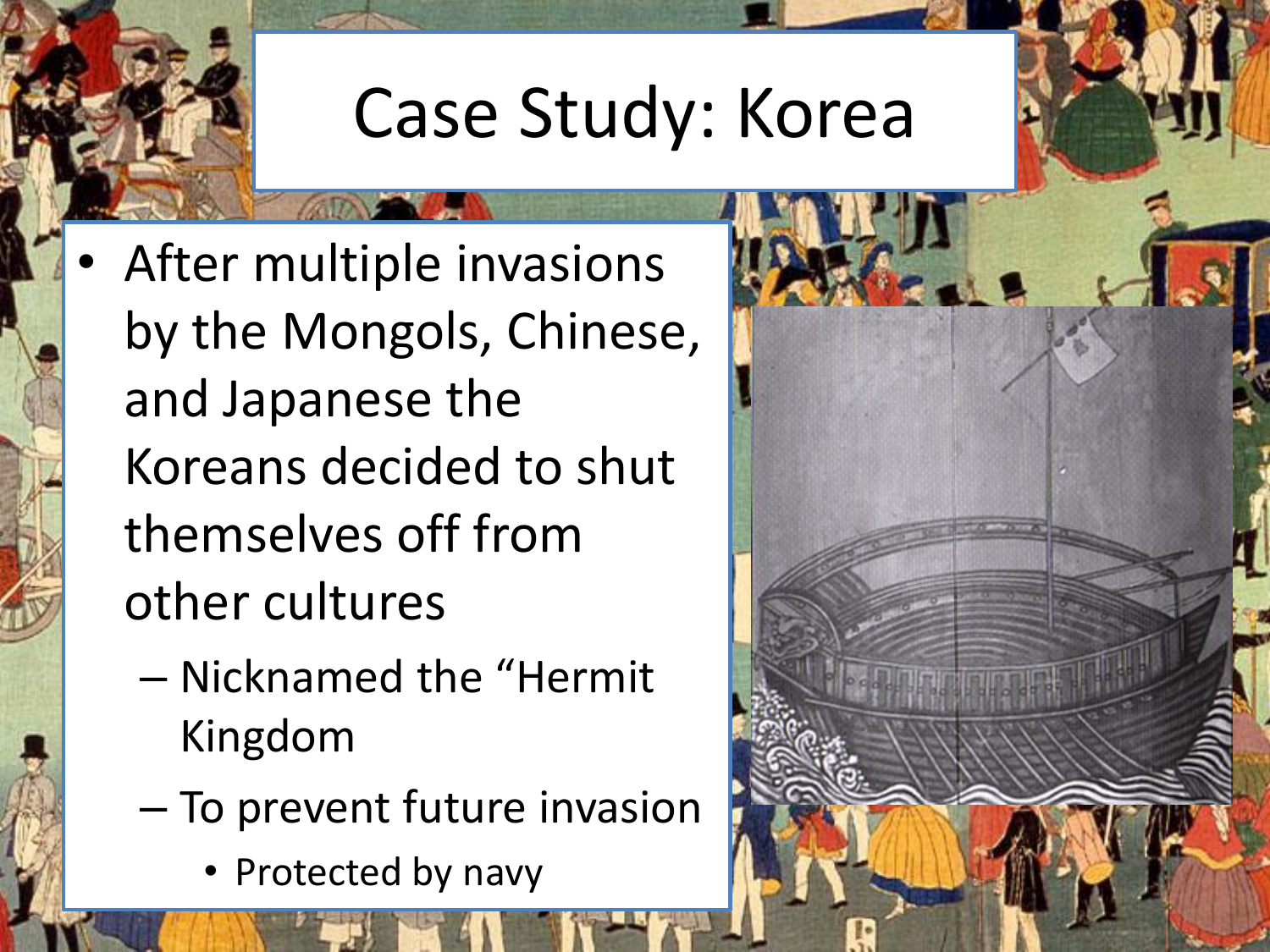## Case Study: Japan

- After influx of Christianity and European goods Emperor Tokugawa "closed" Japan beginning in 1649
- Allowed limited contact with the Dutch, Chinese, Koreans
- Trade significantly limited and controlled

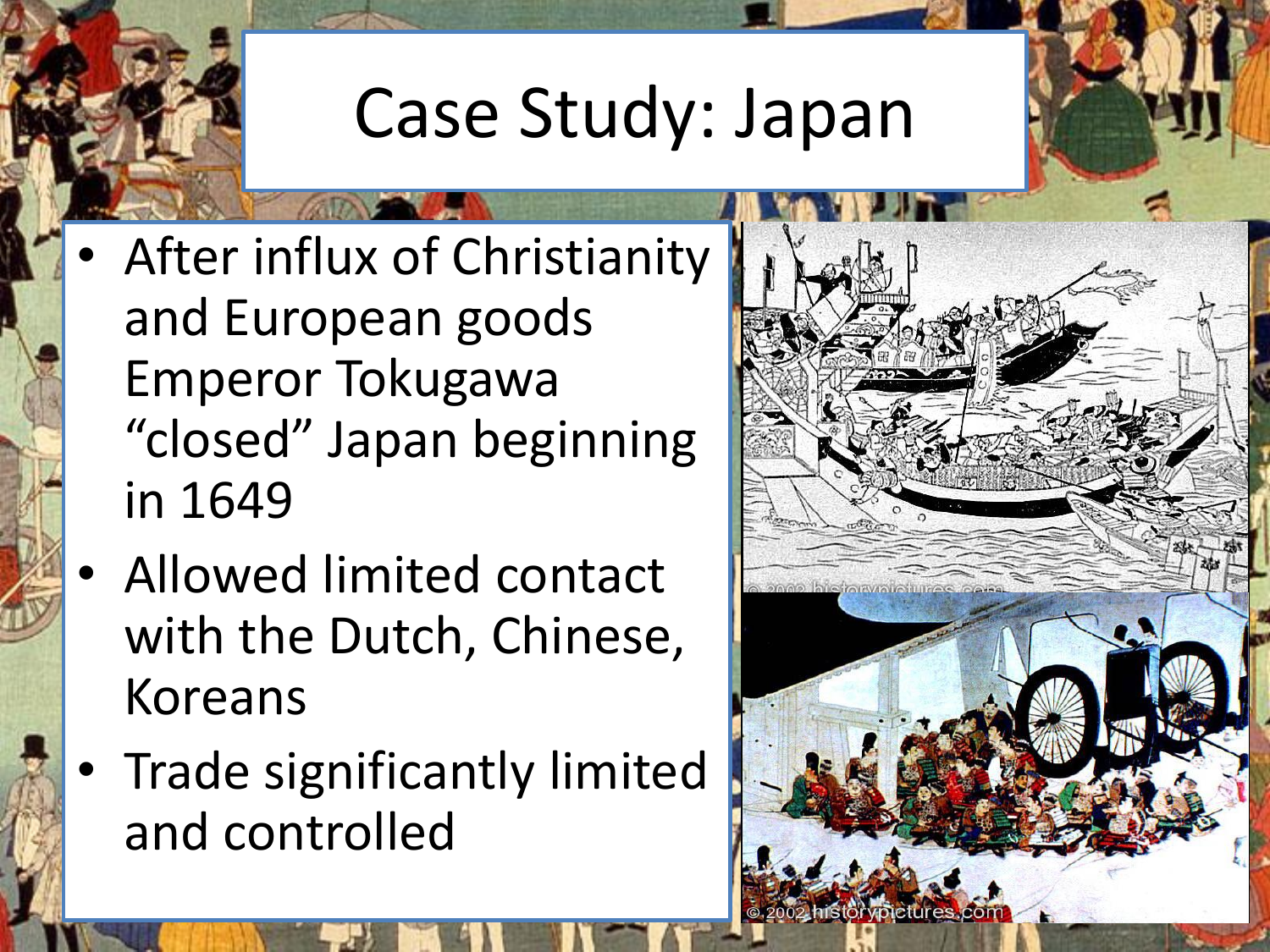# Origins of Nationalism: The Reformation

16<sup>th</sup> Century saw half of Europe split away from the Roman Catholic church in favor of more local religions, while the other half reaffirmed their identity through re-affirming their catholic faith.

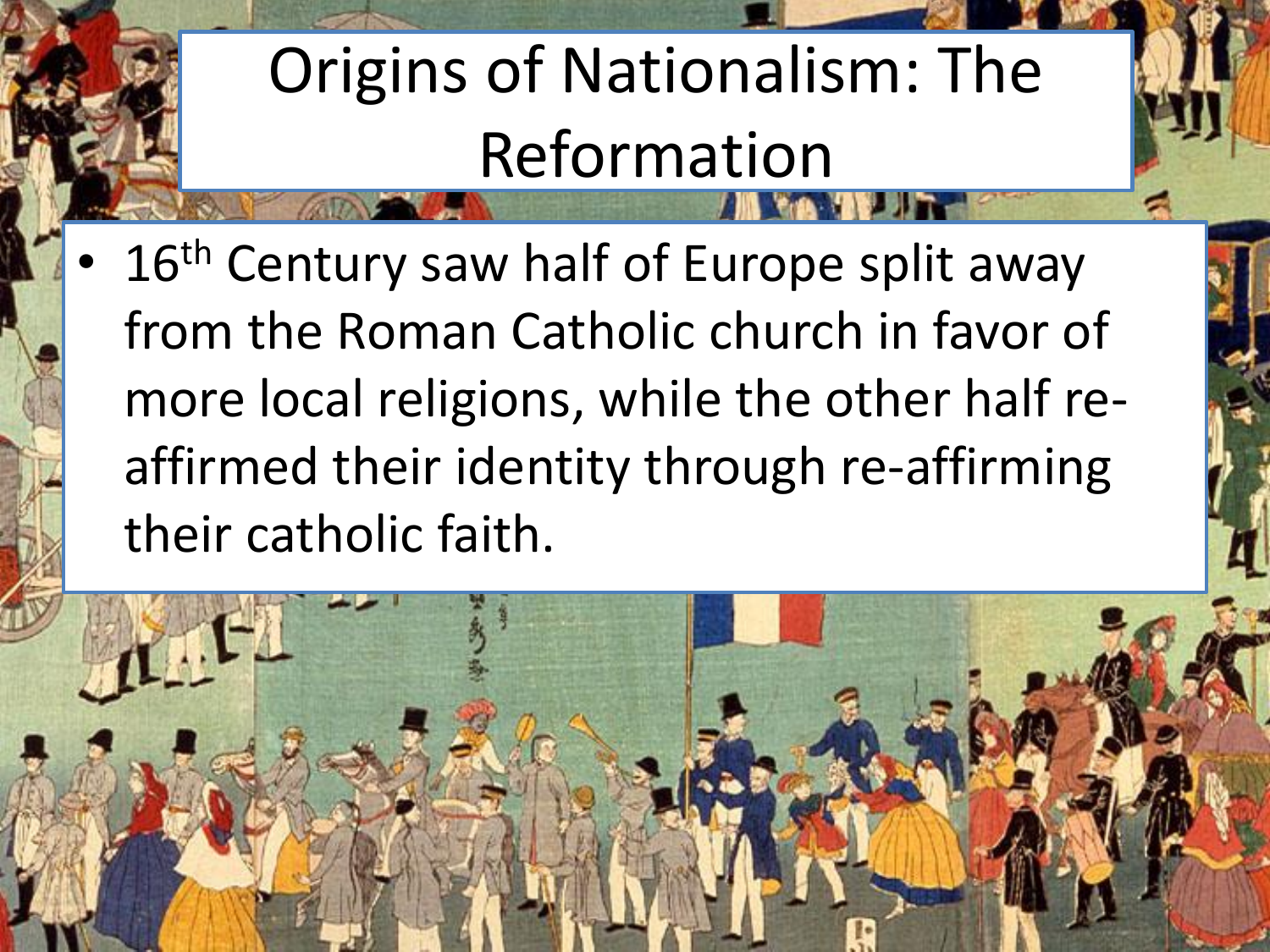#### Critical Thinking Question

#### Why might it be dually dangerous to combine National "identity" with religion?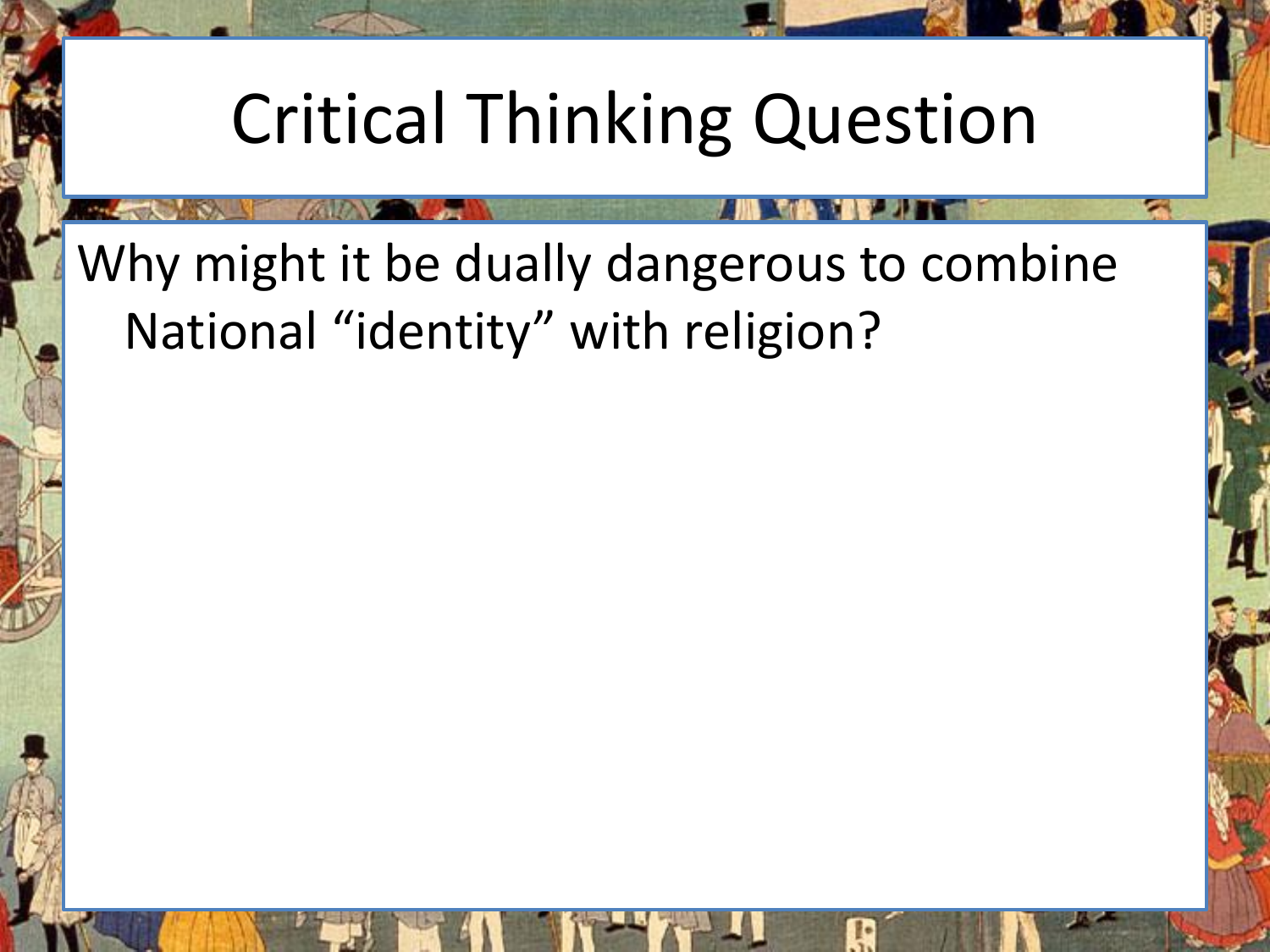#### Case Study: The German States

- Martin Luther calls for Reformation in 1517 in the German city of Wittenberg
	- German princes eagerly joined new faith Lutheranism
		- Throw of Roman control of lands
		- Beginning of rise of German Nationalism